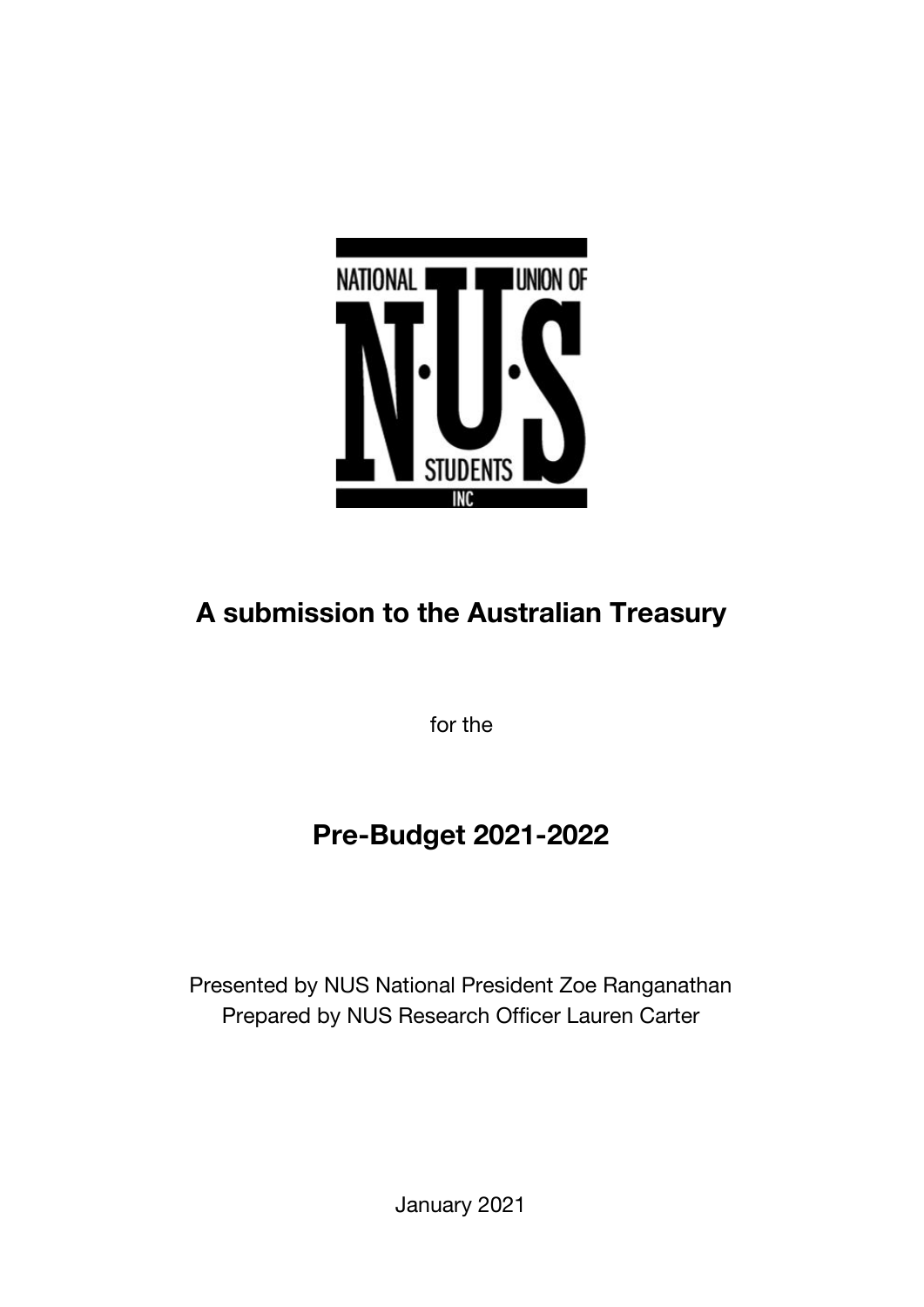NUS welcomes the opportunity to present a brief submission for the 2021-2022 Budget.

In this submission, NUS has chosen to focus on two fundamental issues that students face. NUS recommends as we slowly try to recover from the impacts of COVID-19 that we support young people and students to start their careers without huge financial burdens and with the skills necessary to join and thrive within the Australian workforce.

NUS recommends the following:

- 1. To permanently increase student income support (including rent assistance) to \$750 a fortnight.
- 2. To continue to increase the student income support to 75% of the Henderson poverty line (including rent assistance) by 2025.
- 3. To incrementally lower the age of independence to 20 by 2024.
- 4. To continue to incrementally lower the age of independence to 18 by 2027.
- 5. To implement a federal international student crisis assistance program to support international students in emergency situations.
- 6. To extend the validity of graduate visas to allow COVID-19 impacted international students the ability to attain PR requirements.
- 7. To conduct an independent review on the Permanent Residency program to evaluate the accessibility, affordability, and achievability for previous international students.
- 8. To remove subsidies on fossil fuels to hold practices that contribute to climate change accountable.
- 9. To implement a 10% flat tax on gas companies for the next ten years.
- 10. To fund free education from the removal of Fossil Fuel Subsidies and 10% flat tax on gas companies.
- 11. To raise the HELP repayment back to \$55,874 and raise as cost of living rises.
- 12. To implement measures in increasing communication between the ATO and those with HELP debts, reimplementing discounts, and financial literacy programs.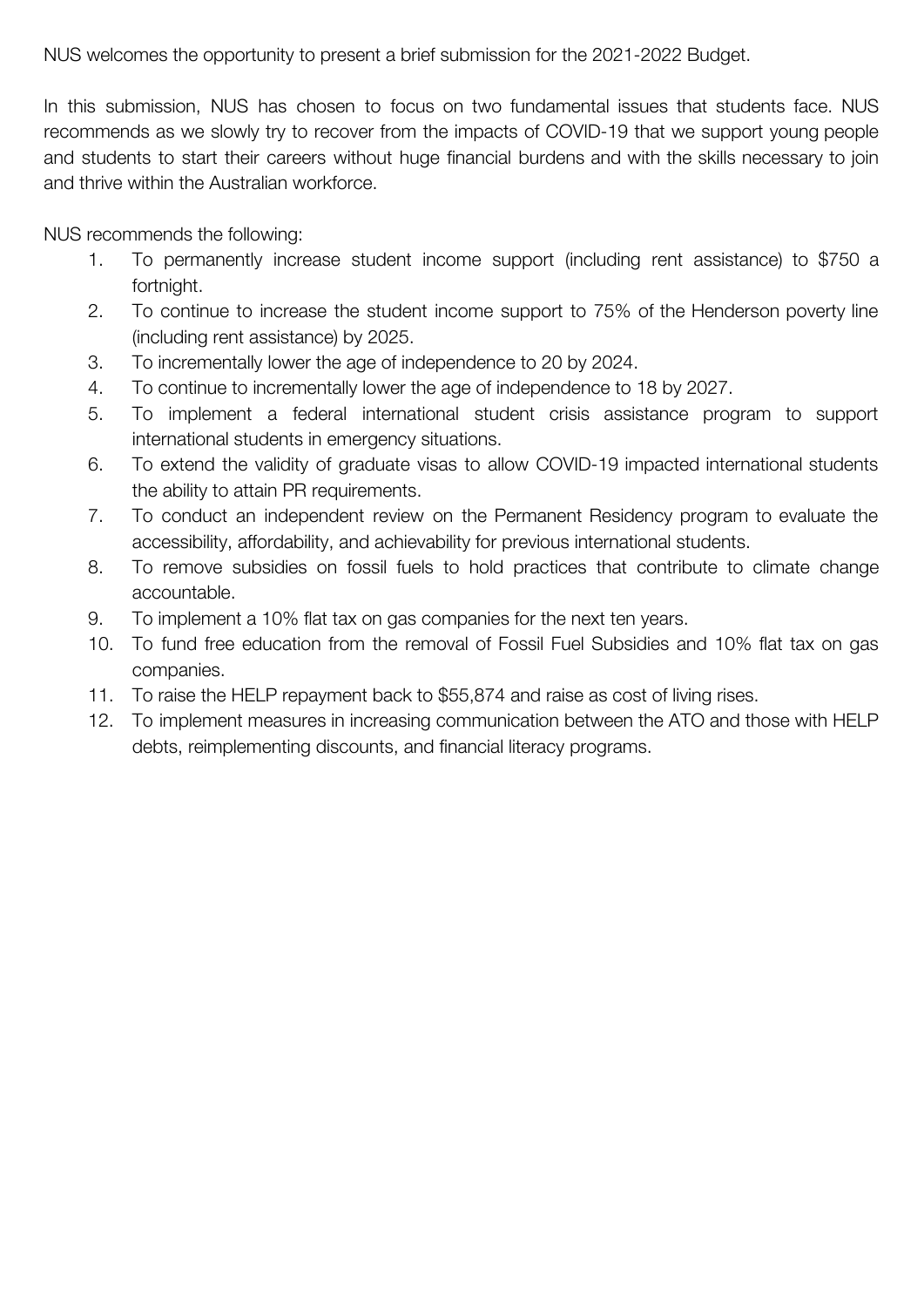## **Student Income Support**

Current levels of student income support with the Coronavirus Supplement range from 35.9% to 63.8% of the Henderson poverty line for those living at home and 52.6% to 66.0% for those living away from home. Since the supplement, student support has decreased in percentages. Before the Bradley Review into Higher Education in 2008, students were closer to the poverty line (61.8% in 2008; see Appendix A). Appendix A shows the differences in poverty levels for individuals in 2008 (pre-Bradley Review), and 2014 (figures from previous NUS student income support submission). Even with the Coronavirus Supplement poverty levels, only Abstudy for those over 22 and living away from home sits within an adequate range of the poverty line (80.3% with the coronavirus supplement). It is great to see the federal government supporting First Nations peoples, but it is a basic step towards providing the reparations needed. However, after April, we will see student support average around 51.3% of the Henderson poverty line. A report by Universities Australia (UA) in 2017 showed that 82% of domestic students are in paid employment with full-time students working a median of 12 hours a week. Therefore, for students who are working and/or receiving student income support are still facing poverty, we as a nation need to address the low-income realities that Australian students face. From this NUS believes that to support students out of poverty, we need an increase in student income to provide a solid foundation for their studies.

## Universities Australia Survey findings

- One-third of domestic undergraduate students have estimated expenses exceeding their estimated income. This figure is slightly higher for low socioeconomic status (37%) and regional (38%) students. Some 43% of Indigenous students have income that does not cover their expenses.
- Most domestic undergraduate students (58%) are worried about their financial situation. Low socioeconomic status students are more likely (63%) to be worried about their finances, as are regional students (64%).
- Nearly three-quarters (72%) of Indigenous students are worried about their finances.
- Only 38% of domestic undergraduate students feel they are in control of their financial situation. This falls to 35% of low socio-economic status students and only 27% of Indigenous students.
- Some 15% of domestic undergraduate students regularly go without food or necessities because they cannot afford them. Again, the figures are slightly higher for low socioeconomic status (18%) and regional (19%) students.
- More than one in four Indigenous students regularly go without food or necessities.
- More than four in five domestic undergraduate students (82%) are in paid employment. Full-time undergraduate students who work do a median of 12 hours per week.
- Nearly a third (30%) of full-time domestic undergraduate students work more than 20 hours a week and more than 10% work more than 30 hours. The share of students working more than 20 hours has increased steadily since earlier surveys.
- More than one-quarter of full-time domestic undergraduates regularly miss classes because they have to work. 41% report that work has a negative impact on study.
- 36% of part-time domestic undergraduates regularly missed classes to work with 52% reporting that work has a negative impact on study.
- Only 35% of students who work believe that their work/study balance is satisfactory and 39% of domestic students report that their work has little value to them apart from the money.
- A third of domestic undergraduates receive student income support (Austudy, Abstudy or Youth Allowance).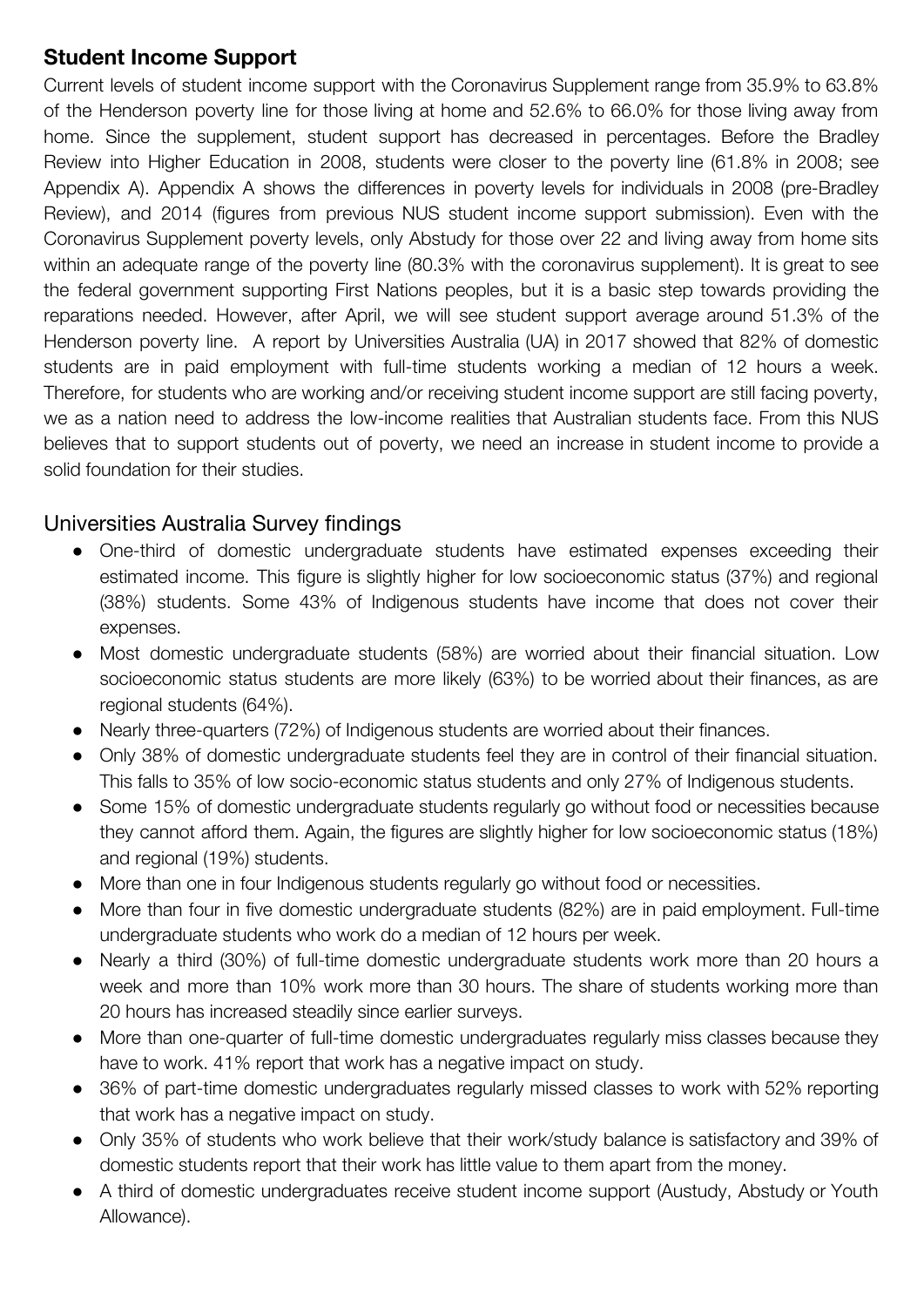- 42% of low socioeconomic status students and 45% of regional students receive student income support. Nearly half (49%) of Indigenous domestic undergraduates receive student income support.
- Most of the debt for domestic students is made up of tuition fees deferred through the HELP scheme. Full-time domestic undergraduate students' median estimate of their debt at graduation is \$38,200. For full-time domestic postgraduates, the median estimate is \$54,100.

These statistics show students struggling with costs and income while trying to study, to the degree where more than one-quarter of students miss classes and 41% of students report work having a negative effect on their studies. There is a trend in these figures that show students have to work just to get by. The right to an education should not be a contributing factor to poverty for young people.

#### Henderson Poverty Line

The Poverty line is a calculation completed by the University of Melbourne every quarter, the most recent is from June 2018 and used as an estimated comparison for student income support maximum rates. The comparison in Appendix A uses the rate for a single person. The maximum amount for an individual with the coronavirus supplement living away from their parents or guardians on Student Support receives 67.0% of the poverty line. This is much higher than without the supplement at 53.6% of the poverty line. Australian National University researchers Ben Phillips, Matthew Gray, and Richard Webster argue that increasing Newstart is vital to reducing poverty.<sup>1</sup> The UA report shows that one-third of undergraduate domestic students exceed their income in day to day living. There is a great concern for the level of poverty students experience.

Part-time and holiday work has been a part of undergraduate life for many decades. However, the long term historic decline in student income rates as a percentage of the Henderson Poverty line (from 75% under TEAS in the 1970s) has led to an excessive reliance on paid work at the expense of student development. Research has found that some part-time work is beneficial to student development. However, students trying to juggle full-time study with more than approximately 12 hours a week paid work, reported increased difficulties with maintaining study commitments and fewer opportunities to participate in enriching campus activities outside the classroom.

There is an ongoing trend of student support payments decreasing each year in relation to the Henderson poverty line. This means that as the cost of living increases, government support for students continues to decrease (see Appendix A). The additional support provided during COVID-19 has gotten closer to the provisions needed for students to survive while studying. The Senate Select Committee in the First Interim Report advised for maintaining the support payments to stay around \$750 a fortnight.<sup>2</sup> This is also in line with the Grattan Institute's argument to continue and permanently support our financially vulnerable.<sup>3</sup> This amount is still lower than the advised 75% of the Henderson Poverty line, but even the increase to \$750 a fortnight would be a step in the right direction. The increase in the base rates for Youth Allowance, Austudy and Abstudy will improve student access and retention rates for disadvantaged students. It will also allow students more time to participate in experiences outside the

<sup>1</sup> Phillips, B., Gray, M., and Webster, R., 2018, Cut the pension, boost Newstart. What our algorithm says is the best way to get value for our welfare dollars, available at

https://theconversation.com/cut-the-pension-boost-newstart-what-our-algorithm-says-is-the-best-way-to-get-value-for-our-welfare-dollars -108417

<sup>&</sup>lt;sup>2</sup> The Senate, 2020, Select Committee on COVID-19: First interim report, available at

https://parlinfo.aph.gov.au/parlInfo/download/committees/reportsen/024513/toc\_pdf/Firstinterimreport.pdf;fileType=application%2Fpdf

 $^3$  Coates, B. 2020, Household Finance Program, Grattan Institute, Committee Hansard, 2 July 2020, p. 21.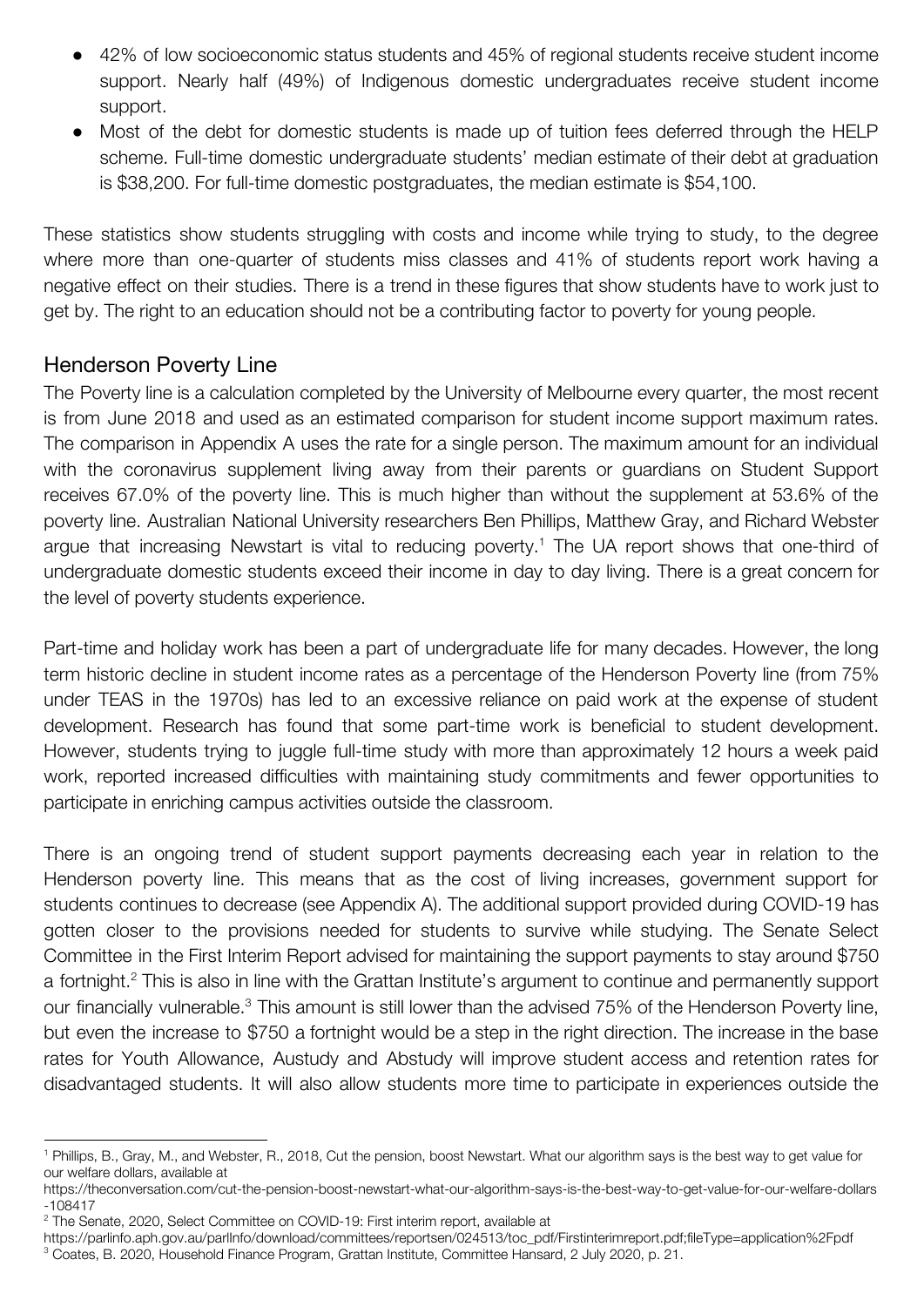classroom that will lead to the development of the more rounded graduates that employers are calling for. Making the increase permanent would provide an equitable step for supporting students.

Recommendation: permanently increase student income support (including rent assistance) to \$750 a fortnight.

Recommendation: continue to increase the student income support to 75% of the Henderson poverty line (including rent assistance) by 2025.

## **Age of Independence**

The government pushes a discourse of independence and supporting oneself, yet the current age of independence for Australia's young people is four years later than the legal adult age, at 22. Those under the age of 22 must be supported by their parents, even if they move away, or specifically apply for independence. This is a long and grueling process for many young people. Currently, the criteria to be eligible for declaring independence is extensive and complicated. It discourages Australia's young people to relocate to another area to go to university to study the area of their choice. Many parents struggle to support students that need to relocate for any reason unless their child can show they can work and earn enough money. Yet as the UA report shows, students in general struggle financially already. Further, for students that are fleeing unsafe home situations, the current Age of Independence leaves youth unable to prove financial independence locked out of the welfare system. The need for students to work and yet still live in poverty is where the federal government fails them. Instead, lowering the age of independence would support more of our young people.

Education is vital for our changing economic landscape. Many officials, such as Senator Michaelia Cash, have advised the Australian population to upskill so that they can be employable in a post-COVID-19 landscape in response to the work shortage.<sup>4</sup> Education is vital to fill the front line worker roles within Australian society. The Australian Government has predicted health and social assistance, Professional, Scientific and Technical Service, Education and Training, and construction sectors are going to be in high demand in the future. Three out of four of these industries were vital for Australian society to continue during lockdown and continue to be important to keep Australia running. Moreover, the same three out of four often require a higher education degree and there is little support for our young people to do so. As we have already discussed in this submission, students are already struggling financially and with their mental health. These sectors are also areas that create great benefit for our society. Therefore, removing financial barriers from encouraging our young people to take these paths is the next logical step.

Recommendation: incrementally lower the age of independence to 20 by 2024.

Recommendation: continue to incrementally lower the age of independence to 18 by 2027.

<sup>4</sup> Cash, M., 2020, Fact tracking the upskilling of Australian workers on Covid-19 safety, available at https://ministers.dese.gov.au/cash/fast-tracking-upskilling-australian-workers-covid-19-safety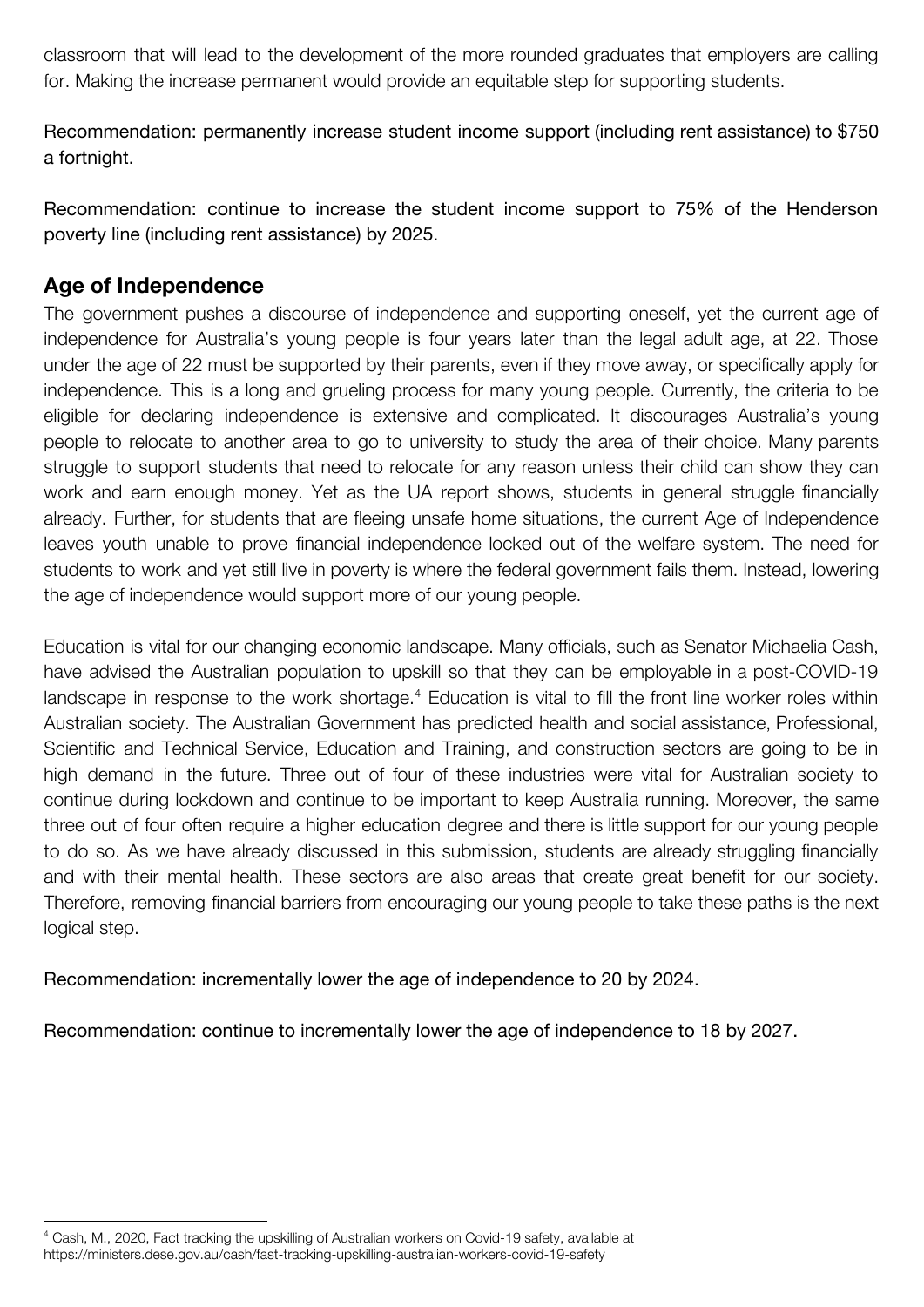## **COVID-19 and International Students**

We all have faced hardships through 2020 due to COVID-19 and Australian citizens were offered some financial support. Yet support for some of our most vulnerable people - International students is notably lacking. In 2019, education was Australia's third highest export, bringing in \$32.3 billion dollars.<sup>5</sup> This dropped during COVID-19, partially due to the closure of the Australian border but also due to the lack of support given to International students. Given the high level of financial benefit that international students provide Australia, it is confusing as to why the federal government would not provide emergency relief so that students feel welcome and can afford to stay in the country.

NUS conducted a survey for international students in April 2020 - the prevailing concern found was the lack of support for international students and being forced to go back to their home countries. Many international students were working in industries that had to close quickly - such as hospitality and retail. Even with the cash reverse all international students require to obtain student visas, COVID can add extra financial pressure with day-to-day living. It is no surprise Australia has a lower number of international students coming to study here in 2021. The federal government has not supported them through this crisis. States such as Victoria, South Australia and Queensland set up funds to support International students during this time while the federal government told them to look after themselves. Now Australia is seeing issues in its tourism and farming industries because migrants are not able to come into the country. This is understandable given the circumstances of COVID-19. However, what is not understandable is the lack of concern and support given to International students that were already in Australia, and those who were forced to return overseas due to financial pressures.

Recommendation: implement a federal international student crisis assistance program to support international students in emergency situations.

#### Permanent Residency

Even with the high amount of income that international students bring to Australia, it is very difficult for students to reach Permanent Residency. They study, work, and live purely on the basis of their own funds and potential support from their families. They do not benefit from any of the support networks that the government provides, even when it has been desperately needed during COVID-19. Applying for PR is extremely time consuming, costly, and inaccessible to many people who want to live in Australia. These barriers mean that many people, who were originally international students, wait many years to know if they are eligible for PR status. Costs associated with applying for PR as an international student, \$25,000 for the application alone, systemically locks the most vulnerable students out from gaining residency. These barriers need to be evaluated and investigated to ascertain how necessary they actually are. The points system asks an untenable amount from those applying for PR, to a point where many graduating students report feeling overwhelmed and unworthy of Australian residency.

Recommendation: extend the validity of graduate visas to allow COVID-19 impacted international students the ability to attain PR requirements

Recommendation: conduct an independent review on the Permanent Residency program to evaluate the accessibility, affordability, and achievability for previous international students.

<sup>&</sup>lt;sup>5</sup> Australia Expo 2020, 2020, Education is Australia's third biggest export category, available at

https://www.australiaexpo2020.com/news/education-australias-third-biggest-export-category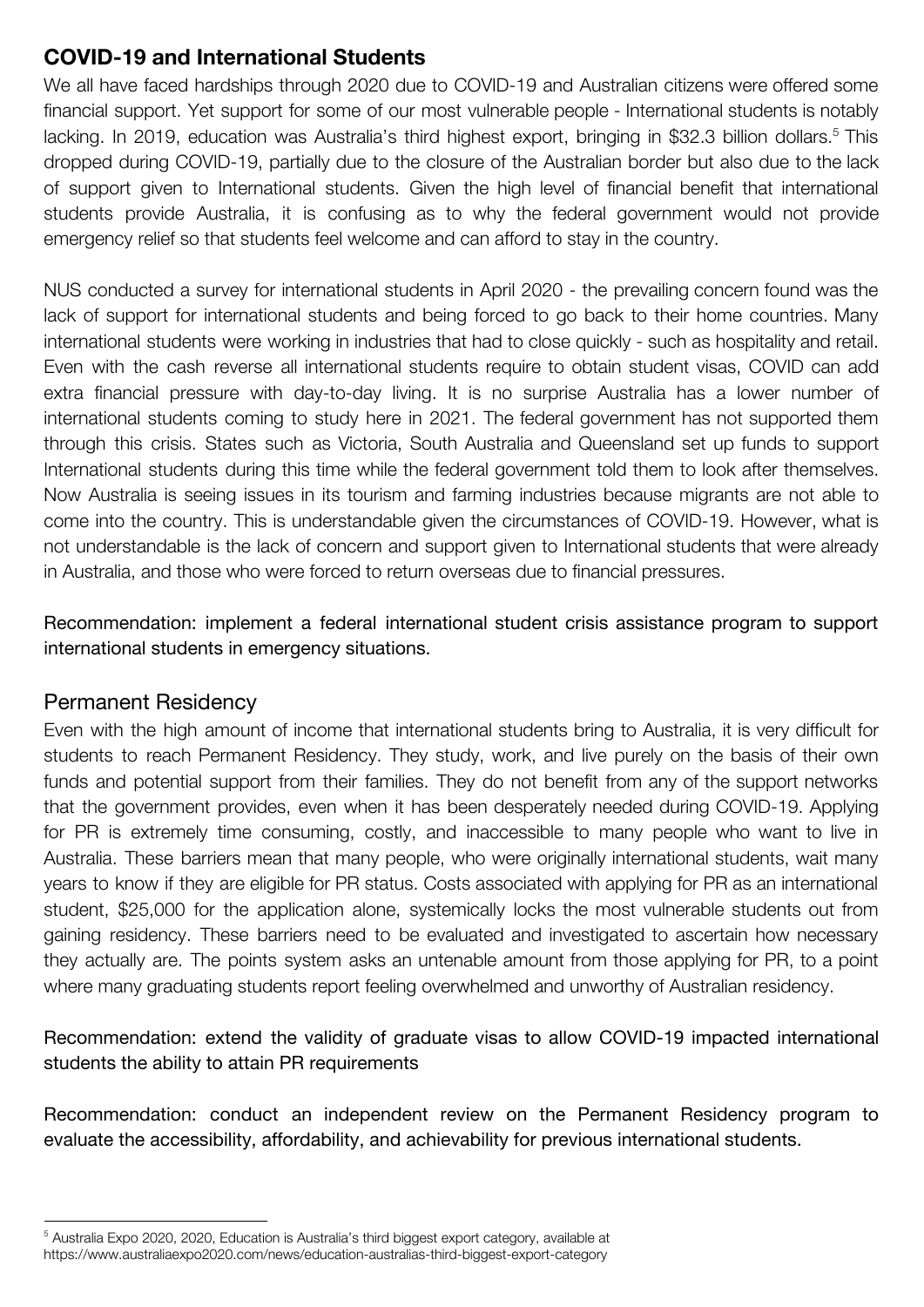## **Education Funding**

NUS supports free education for Australian domestic students. Removing this payment will remove systemic barriers to education and set Australians on a solid path for life. AlphaBeta Future skills report indicates that the growth in technology by 2040 will require Australians to spend 33% more time in education.<sup>6</sup> Moreover, a report by the Foundation for Young Australians (FYA) estimates that 70% of students will need reskilling due to automation or redundancy in skills.<sup>7</sup> This means that Australians will see themselves needing to upskill more frequently than current or previous demand. It is due to these changes in the workforce and the level of debt that students encounter that providing free education would remove. New Zealand's fees free education model presents a slow rollout case for the benefits of fees free education.

## New Zealand Fees Free Education Model

In 2018. New Zealand implemented free education for the first year of study. The model is planned to first cover the first year of study (capped at \$12,000 for the year) and be expanded to the second year in 2021 and third year in 2024.<sup>8</sup> The model has been implemented to increase accessibility and remove pre- and post-tertiary education barriers for university and vocational training courses.<sup>9</sup> Free education benefits students by not only allowing for more students to enter tertiary education but also set students up with \$5000 more in the first four years.<sup>10</sup> Estimates in repayments range from 8 to 10 years, setting graduates with debt while trying to find work, save for their future, and move out of poverty.<sup>11</sup> Free education would allow graduates to save money once they have found work (see Appendix B). Appendix B shows the range in savings for the first four years ranging from \$500 for early childhood educators to \$10,500 for Nurses. NUS believes that education should be free for Australians and funded through the Australian Greens proposition of ending Fossil Fuel Subsidies and making gas companies pay taxes.<sup>12</sup>

### Funding

As students grow more concerned about climate change, as seen from recent school strikes and the preliminary NUS student values survey, defunding subsidies and taxing fossil fuel and gas companies is a welcomed change. The survey showed Climate Change as the highest concern for respondents with 68.2% believing climate change is a big issue that the Australian Government needs to address. The funds used to subsidise the fossil fuel industry should be used to fund education. With 15.6% of our GDP or \$278 billion in tax credits for gas companies, there are places of concern that could fund education reform.<sup>13</sup> Moreover, implementing a 10% flat tax rate to gas companies for the next ten years so that Australia can actively tackle climate change as a major problem and use the funds to further educate and support Australian students.

<sup>&</sup>lt;sup>6</sup> AlphaBeta, 2019, Future Skills, available at https://www.alphabeta.com/wp-content/uploads/2019/01/google-skills-report.pdf

<sup>7</sup> Foundation of Young Australians, 2019, Future Skills Framework 2030, available at https://www.fya.org.au/futureskills/

<sup>8</sup> Tibshraeny, J., 2017, Government's \$339m first-year fee-free tertiary education policy expected to attract 2000 additional students or trainees next year, available at available at

https://www.interest.co.nz/news/91232/governments-339m-first-year-fee-free-tertiary-education-policy-expected%C2%A0-attract-2000; Office of the Minister of Education. (n.d.). Making tertiary education more affordable: fees-free education in 2018, available at http://education.govt.nz/assets/Documents/Ministry/Information-releases/Making-tertiary-education-more-affordable-fees-free-education-in -2018-..-.pdf

<sup>&</sup>lt;sup>9</sup> Tertiary Education Commission, 2018, What fees-free study means to students, available at

https://www.tec.govt.nz/fees-free-information-for-teos/what-fees-free-means-to-students/

<sup>10</sup> Faruqi, M., 2018, Fee Free University and TAFE: Greens Launch Transformational 5 Point Plan for Higher Education, available at https://mehreen-faruqi.greensmps.org.au/articles/fee-free-university-and-tafe-greens-launch-transformational-5-point-plan-higher-educatio

n

<sup>&</sup>lt;sup>11</sup> Ibid.  $12$  lbid.

<sup>13</sup> Ibid.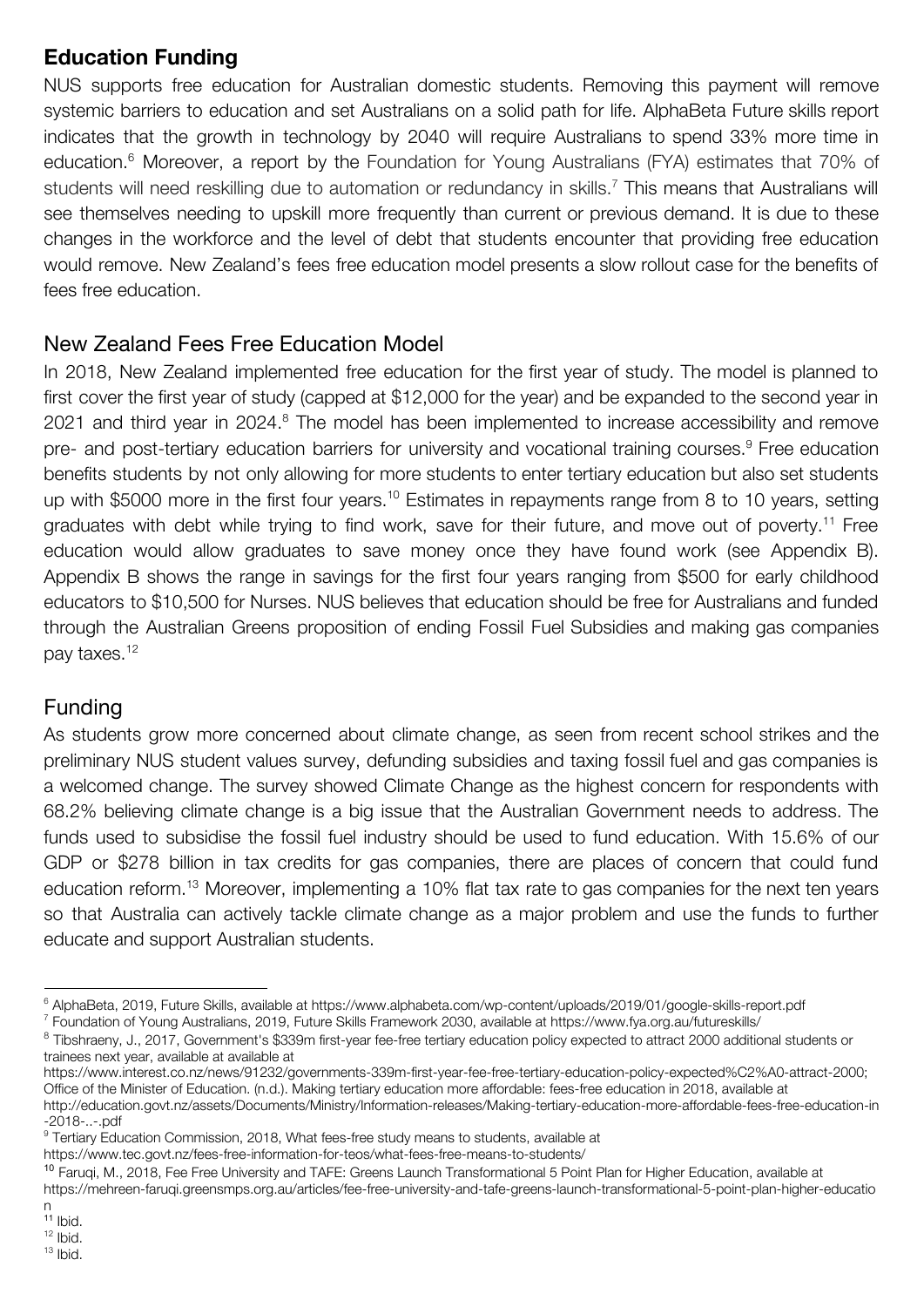Recommendation: remove subsidies on fossil fuels to hold practices that contribute to climate change accountable.

Recommendation: implement a 10% flat tax on gas companies for the next ten years.

Recommendation: fund free education from the removal of Fossil Fuel Subsidies and 10% flat tax on gas companies.

## HECS threshold

The current system of education funding in Australia is the Higher Education Loan Program (HELP), where students are able to access HECS-HELP (undergraduate students) or FEE-HELP (postgraduate students). When the HECS system was originally introduced in the original *Higher Education Funding Act* 1988 as an alternative to the free education model that was previously in place. A key principle that this funding model was established under is that the individual student would only have to pay back a portion of their university fees only if or when they reaped the personal benefit of their education. That is, when they had a personal taxable income above that of the Australian average.<sup>14</sup> In 1988, the average income was \$25,636 a year,<sup>15</sup> with the minimum repayment threshold was set at a 1% rate for income above \$22,000.<sup>16</sup> Today, the Australian average income is \$1,206.90 a week, \$62,758 a year.<sup>17</sup> The lowering of the HECS threshold from [\\$55,874](https://www.ato.gov.au/Rates/HELP,-TSL-and-SFSS-repayment-thresholds-and-rates/) to \$44,999,<sup>18</sup> which is substantially lower than the average income from 1988. In 1988, the threshold was 85.8% of the average income, when today, the threshold is 71.7% of the average Australian wage. This only places the pressure on low-income workers, furthering financial disadvantage.

Tracey West from Griffith University suggests the threshold be raised back to \$55,874 and instead implement policies that are more gentle on those with HELP debts, such as showing repayments on payslips, communicating to those with debts and providing financial literacy programs.<sup>19</sup> Considering the UA report showed only 38% of domestic students feel they are in control of their financial situation, financial literacy and support is more sorely needed than the lowering of the HELP threshold. NUS supports this suggestion as the lowering of the threshold only hinders low socioeconomic households, families and individuals in being able to live, save, or plan for their futures. The lower threshold also creates a barrier for young people to try and to enter the housing market. Mark Warburton from University of Melbourne asserts that the lowering of the threshold will not assist students in paying off their debts any quicker but instead will have long term effects on living standards.<sup>20</sup>

Recommendation: raise the HELP repayment back to \$55,874 and raise as cost of living rises.

<sup>&</sup>lt;sup>14</sup> Jackson, K., 2003, The Higher Education Contribution Scheme, available at

https://www.aph.gov.au/About\_Parliament/Parliamentary\_Departments/Parliamentary\_Library/Publications\_Archive/archive/hecs <sup>15</sup> Queensland Government, 2018, Average weekly earnings (a)(b), Queensland and Australia, 1981–82 to 2017–18.

<sup>&</sup>lt;sup>16</sup> Jackson, K., 2003, The Higher Education Contribution Scheme, available at

http://www.qgso.qld.gov.au/products/tables/average-weekly-earnings-qld-aus/index.php

<sup>&</sup>lt;sup>17</sup> Australian Bureau of Statistics, 2018, 6302.0 - Average Weekly Earnings, Australia, May 2018, available at

http://www.abs.gov.au/AUSSTATS/abs@.nsf/allprimarymainfeatures/7F76D15354BB25D5CA2575BC001D5866?opendocument <sup>18</sup> Parliament of Australia, 2018, Higher Education Support Legislation Amendment (Student Loan Sustainability) Bill 2018.

<sup>&</sup>lt;sup>19</sup> West, T., 2018, Lowering the HELP repayment threshold is an easy target, but not the one we should aim for, available at https://theconversation.com/lowering-the-help-repayment-threshold-is-an-easy-target-but-not-the-one-we-should-aim-for-94910  $^{20}$  Warburton, M., 2017, Five things senators (and everyone else) should know about changes to HELP debts, available at https://theconversation.com/five-things-senators-and-everyone-else-should-know-about-changes-to-help-debts-84843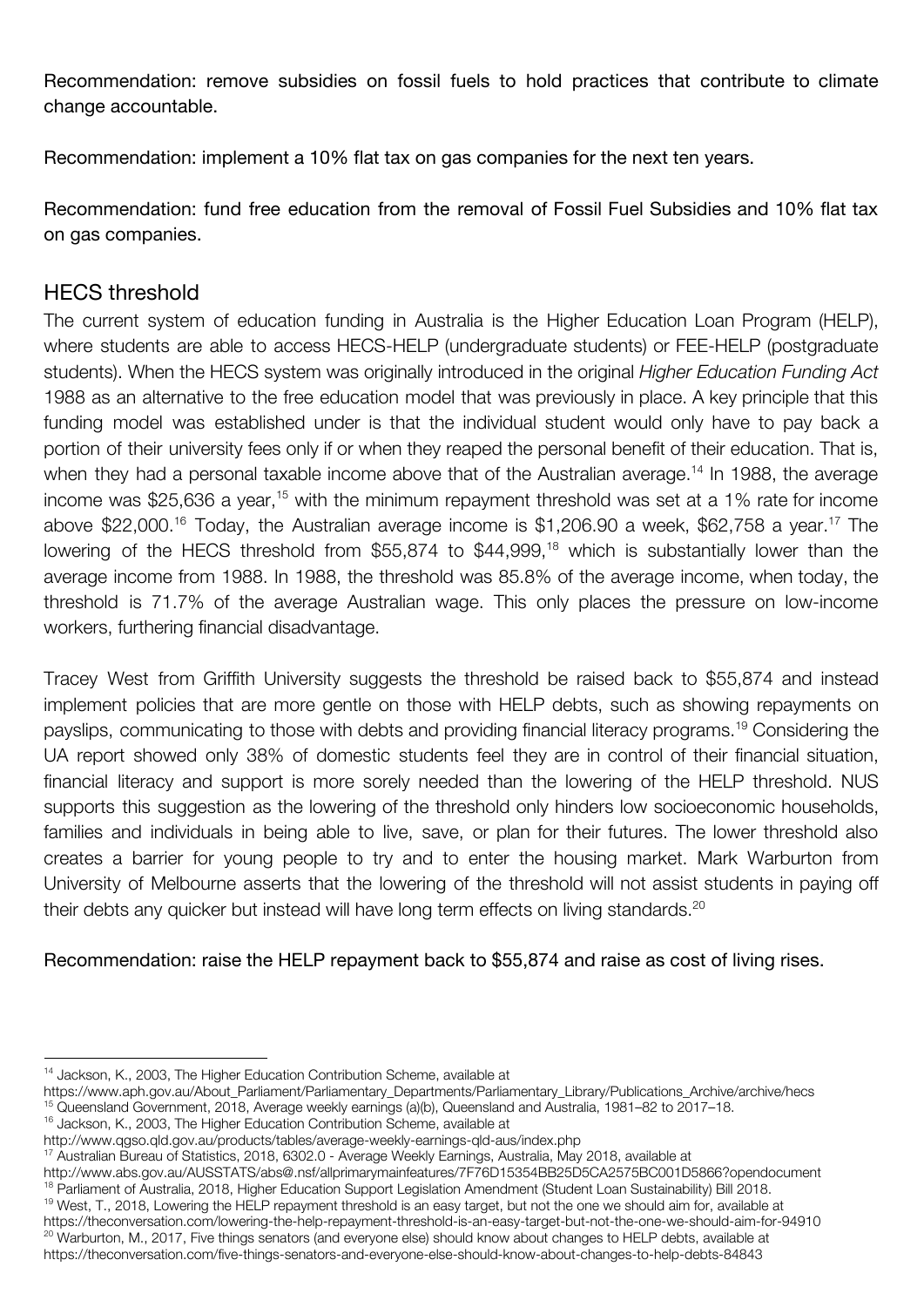Recommendation: implement measures in increasing communication between the ATO and those with HELP debts, reimplementing discounts, and financial literacy programs.

## **Appendix A: Student Income Support comparison with Henderson Poverty Level (June 2020) 21**

All figures are shown per fortnight.

| Payment<br>Type <sup>22</sup>                                                            | Base<br>Rate <sup>23</sup> | Maximum<br>rate of<br>Rent<br>Assistance | Maximum Total<br>(Without and with<br>Coronavirus<br>Supplement) |          | Payment<br>Henderson<br>Poverty<br>line <sup>24</sup> | Total Benefit as a % of the poverty line |       |       |       |       |
|------------------------------------------------------------------------------------------|----------------------------|------------------------------------------|------------------------------------------------------------------|----------|-------------------------------------------------------|------------------------------------------|-------|-------|-------|-------|
|                                                                                          |                            |                                          |                                                                  |          |                                                       | 2021                                     |       | 2020  | 2014  | 2008  |
|                                                                                          |                            |                                          | Without                                                          | With     |                                                       | Without                                  | With  |       |       |       |
| Youth<br>Allowance,<br>over 18,<br>single, living at<br>home                             | \$253.20                   | n/a                                      | \$253.20                                                         | \$403.20 | \$1,122.44                                            | 22.6%                                    | 35.9% | 28.7% | 27.6% | 31.3% |
| Student<br>Support, <sup>25</sup><br>single or<br>partnered,<br>living away<br>from home | \$462.50                   | \$139.60                                 | \$602.10                                                         | \$752.10 | \$1,122.44                                            | 53.6%                                    | 67.0% | 56.7% | 4.4%  | 61.8% |
|                                                                                          |                            | \$93.07<br>(house<br>sharing)            | \$555.57                                                         | \$705.57 |                                                       | 49.5%                                    | 62.9% | 52.3% | 50.2% | 57.1% |
| Abstudy,<br>single,<br>dependant,<br>aged between<br>18 and 21,<br>living at home        | \$304.60                   | n/a                                      | \$304.60                                                         | \$454.60 | \$1,122.44                                            | 27.1%                                    | 40.5% | 23.9% | 27.6% |       |
| Abstudy,<br>single, over<br>22, living at<br>home                                        | \$565.70                   | n/a                                      | \$565.70                                                         | \$715.70 | \$1,122.44                                            | 50.4%                                    | 63.8% | 52.8% |       |       |
| Abstudy,<br>Single, aged<br>between 16<br>and 21, living<br>away from<br>home            | \$606.50                   | \$139.60                                 | \$746.10                                                         | \$896.10 | \$1,122.44                                            | 66.5%                                    | 79.9% | 56.7% | 54.4% |       |
|                                                                                          |                            | \$93.07<br>(house<br>sharing)            | \$699.57                                                         | \$849.57 | \$1,122.44                                            | 62.3%                                    | 76.6% | 52.3% | 50.2% |       |
| Abstudy,<br>single, over<br>22, living away<br>from home                                 | \$612.00                   | \$139.60                                 | \$751.60                                                         | \$901.60 | \$1,122.44                                            | 67.0%                                    | 80.3% | 65.8% | 66.3% |       |
|                                                                                          |                            | \$93.07<br>(house<br>sharing)            | \$705.07                                                         | \$855.07 |                                                       | 62.8%                                    | 76.2% | 61.4% | 62.0% |       |

<sup>21</sup> Austudy and Abstudy do not have comparisons to 2008 as those programs did not exist.

<sup>22</sup> 'Home' refers to not living with their parents or guardians.

https://www.servicesaustralia.gov.au/individuals/services/centrelink/rent-assistance.

<sup>&</sup>lt;sup>23</sup> Australian Government, 2020, Abstudy; Australian Government, available at

https://www.servicesaustralia.gov.au/individuals/services/centrelink/abstudy-living-allowance/how-much-you-can-get/maximum-rates-dep endent-students-and-australian-apprentices; Australian Government, 2020, Youth allowance, available at

https://www.servicesaustralia.gov.au/individuals/services/centrelink/abstudy-living-allowance/how-much-you-can-get/maximum-rates-dep endent-students-and-australian-apprentices; Australian Government 2020, Austudy, available at

https://www.servicesaustralia.gov.au/individuals/services/centrelink/abstudy-living-allowance/how-much-you-can-get/maximum-rates-dep endent-students-and-australian-apprentices; Australian Government, 2020, Rent Assistance. available at

<sup>&</sup>lt;sup>24</sup> Calculated from the weekly estimate of poverty under a single individual, who is head in workforce calculation, sourced from University of Melbourne, 2020, Poverty Lines: Australia: June Quarter 2020, available at

https://melbourneinstitute.unimelb.edu.au/\_\_data/assets/pdf\_file/0011/3526877/Poverty-Lines-Australia-June-2020.pdf.

 $25$  Student Support includes Austudy and Youth Allowance as they are the same rates.